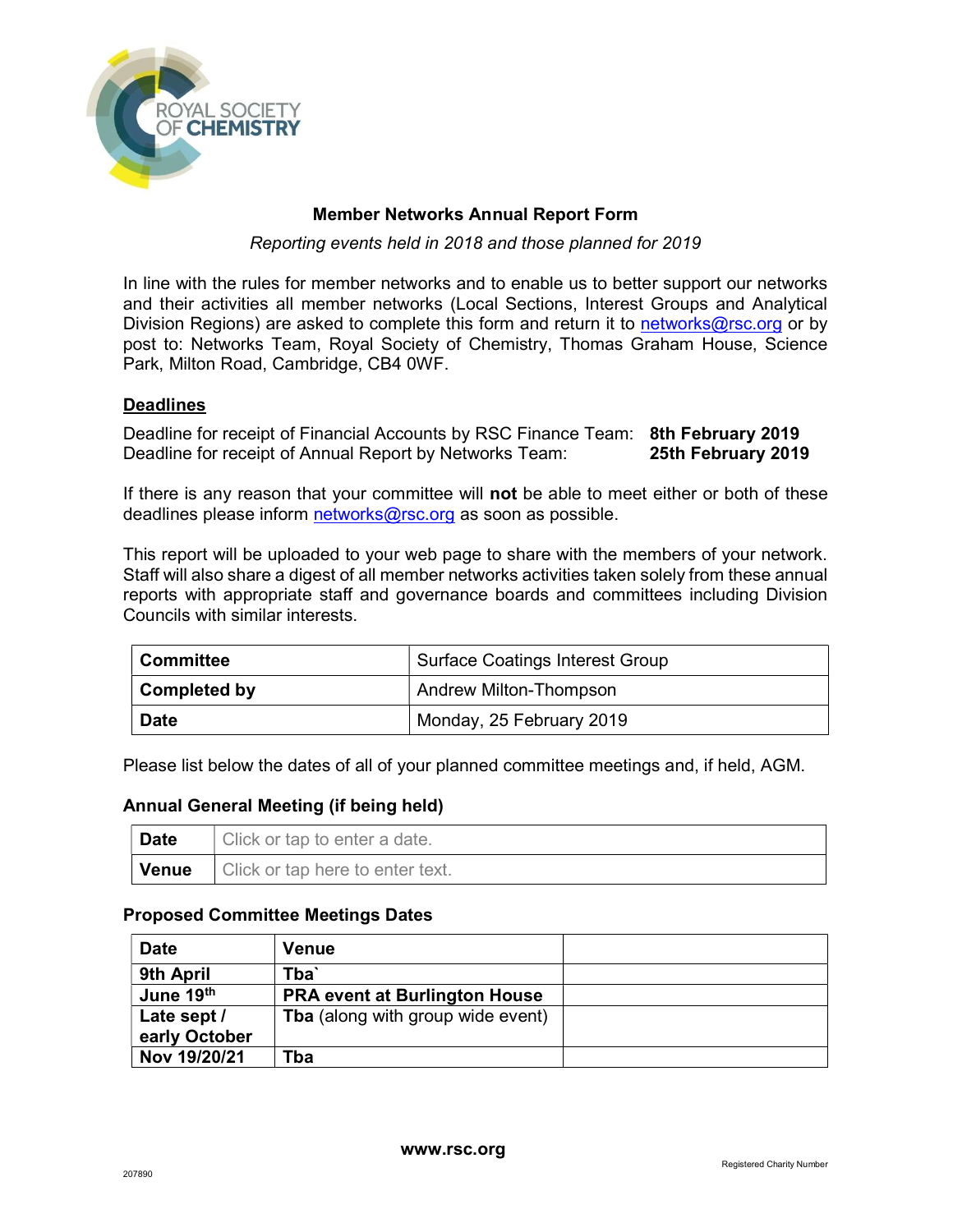

# 2018 Events

Please report below on activities undertaken in the past year. Please select the type of event and target audience from the drop-down menus. For example, a workshop for Early Career members can be categorised as "Training/ Workshop" for "Early Career Members".

The categories are as follows:

## Event Types:

- Award Lecture
- **•** Education Event
- Networking Event
- Outreach Event
- Public Lecture
- Scientific Meeting (half-day, oneday or multi-day)
- Social Event
- Training/ Workshop
- Other

# Audience:

- Academics
- Consultants
- Early Career
- Industrialists
- Members of the public
- Postgraduates & PhD students
- Retired members
- School students
- School teachers
- Technicians & Support staff
- Undergraduates

If you wish to include more detailed information about any particularly successful events or advice to share please do so in the provided space. Please append electronic copies of any meeting reports, newsletters or relevant materials to this report.

| <b>Event Name</b>    | Surfex exhibition and poster session                                                                                                                                                                 |
|----------------------|------------------------------------------------------------------------------------------------------------------------------------------------------------------------------------------------------|
| <b>Event Type</b>    | <b>Networking Event</b>                                                                                                                                                                              |
| <b>Audience</b>      | Industrialists                                                                                                                                                                                       |
| <b>Start Date</b>    | 22 May 2018                                                                                                                                                                                          |
| <b>End Date</b>      | 22 May 2018                                                                                                                                                                                          |
| <b>No. Attendees</b> | $0 - 25$                                                                                                                                                                                             |
| <b>Comments</b>      | RSC participated as an exhibitor, hosted a RSC Members Meeting with a<br>technical poster session and short presentations from young researchers,<br>as well as a table at the OCCA Centenary Dinner |

For additional events please copy and paste the table and continue as necessary.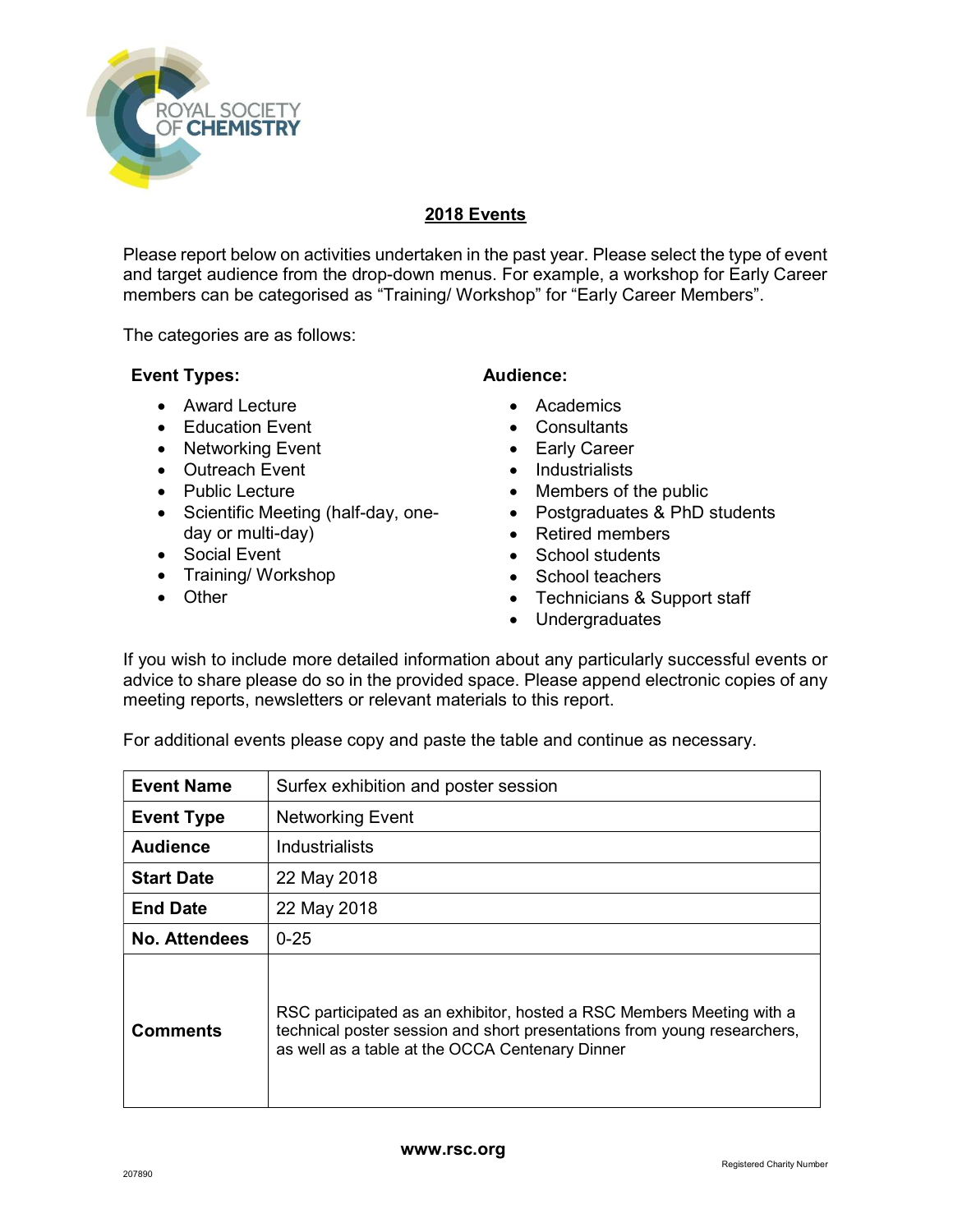| <b>Event Name</b>    | Surface Coatings Group technical meeting                                                                                                                                                                                                               |
|----------------------|--------------------------------------------------------------------------------------------------------------------------------------------------------------------------------------------------------------------------------------------------------|
| <b>Event Type</b>    | <b>Networking Event</b>                                                                                                                                                                                                                                |
| <b>Audience</b>      | <b>Early Career</b>                                                                                                                                                                                                                                    |
| <b>Start Date</b>    | 10 October 2018                                                                                                                                                                                                                                        |
| <b>End Date</b>      | 10 October 2018                                                                                                                                                                                                                                        |
| <b>No. Attendees</b> | $0 - 25$                                                                                                                                                                                                                                               |
| <b>Comments</b>      | Group meeting with presentations and discussions at the NSG<br>Pilkington's Technical Centre in Ormskirk. To encourage<br>participation from young career chemists and discuss their interests<br>and how to increase their engagement with the group. |

| <b>Event Name</b>    | Click or tap here to enter text.                          |
|----------------------|-----------------------------------------------------------|
| <b>Event Type</b>    | What kind of event is it?                                 |
| <b>Audience</b>      | Who was the target audience?                              |
| <b>Start Date</b>    | Click or tap to enter the event start date.               |
| <b>End Date</b>      | Click or tap to enter the event end date (if applicable). |
| <b>No. Attendees</b> | Approx. number of delegates.                              |
| <b>Comments</b>      | Please include additional information here.               |

ROYAL SOCIETY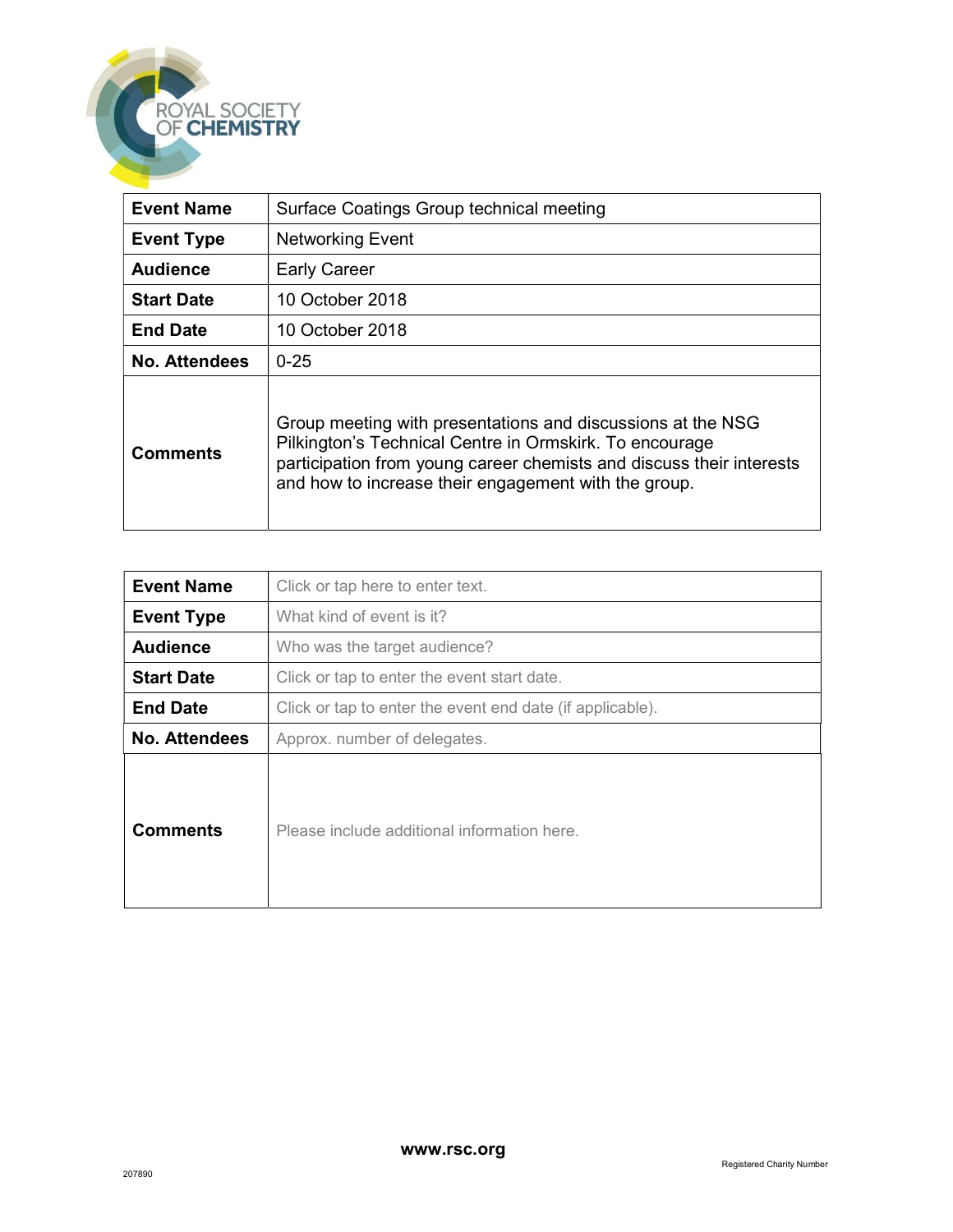

# Awards and Bursaries

Please list any awards or bursaries presented by your committee in the past 12 months and indicate any that will be open for nomination/application in the next calendar year.

Please also include information about the application/nomination and selection processes.

Please ensure that all members of your network are notified of any awards or bursaries for general application. These notifications can be sent via e-alert through networks@rsc.org.

| <b>Award</b>                           | Click or tap here to enter text.                                                             |
|----------------------------------------|----------------------------------------------------------------------------------------------|
| <b>Award Type</b>                      | What kind of award is it?                                                                    |
| <b>Audience</b>                        | Who is the target audience?                                                                  |
| Nomination/ application<br>deadline    | When did the Award close for nominations/applications?                                       |
| Number of nominations/<br>applications | How many nominations/applications were received?                                             |
| Award winner(s) and<br>institution(s)  | Please provide the name(s) and institution(s) of the winner(s).                              |
| <b>Comments</b>                        | Please include information about the application/nomination and<br>selection processes here. |

| <b>Award</b>                           | Click or tap here to enter text.                                                             |
|----------------------------------------|----------------------------------------------------------------------------------------------|
| <b>Award Type</b>                      | What kind of award is it?                                                                    |
| <b>Audience</b>                        | Who is the target audience?                                                                  |
| Nomination/ application<br>deadline    | When did the Award close for nominations/applications?                                       |
| Number of nominations/<br>applications | How many nominations/applications were received?                                             |
| Award winner(s) and<br>institution(s)  | Please provide the name(s) and institution(s) of the winner(s).                              |
| <b>Comments</b>                        | Please include information about the application/nomination and<br>selection processes here. |

| Award             | Click or tap here to enter text. |
|-------------------|----------------------------------|
| <b>Award Type</b> | What kind of award is it?        |
| <b>Audience</b>   | Who is the target audience?      |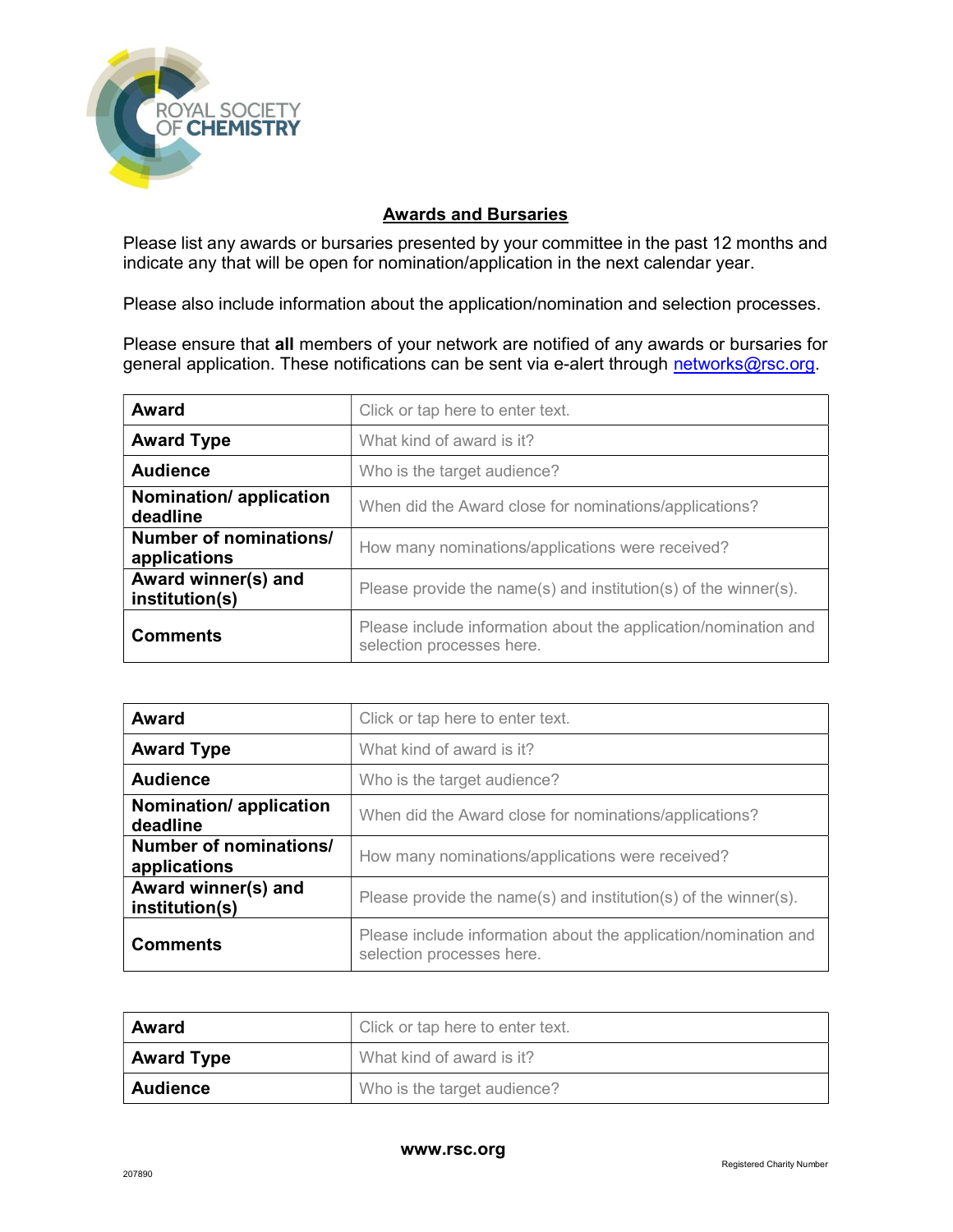

| Nomination/ application<br>deadline    | When did the Award close for nominations/applications?                                       |
|----------------------------------------|----------------------------------------------------------------------------------------------|
| Number of nominations/<br>applications | How many nominations/applications were received?                                             |
| Award winner(s) and<br>institution(s)  | Please provide the name(s) and institution(s) of the winner(s).                              |
| <b>Comments</b>                        | Please include information about the application/nomination and<br>selection processes here. |

# Other information/comments:

# Other forms of Recognition provided by your committee: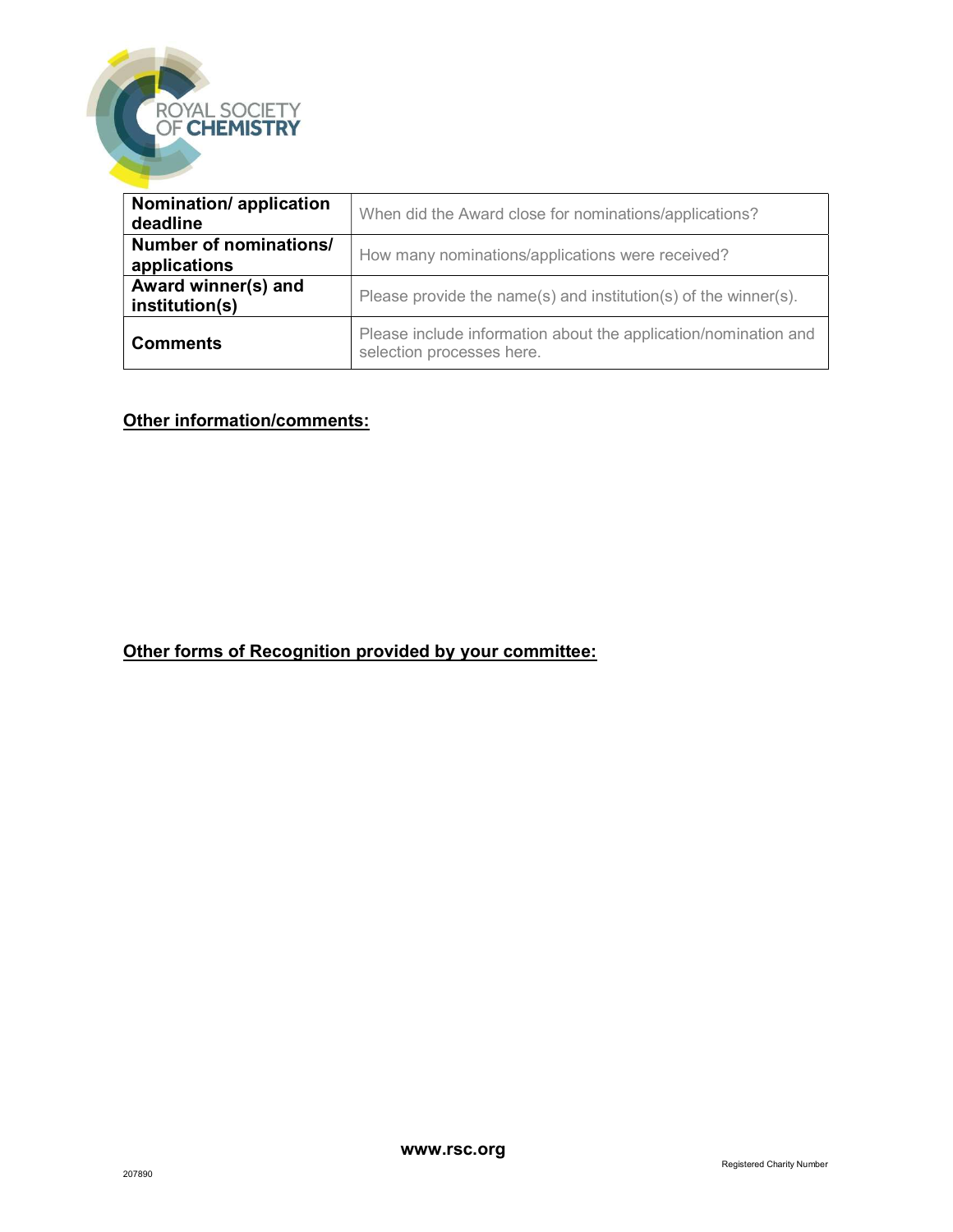

# Future Activities

When planning any activities please remember to ensure that all events are logged on our events database and ensure that all contracts are sent to our Legal Team with enough time for amendments and, where necessary, approval by the Board.

Please outline any activities already in planning for the next calendar year. Please include the type of event and the target audience.

For additional events please copy and paste the table and continue as necessary.

| <b>Event Name</b>    | <b>PRA Open House</b>                                                                                                                  |
|----------------------|----------------------------------------------------------------------------------------------------------------------------------------|
| <b>Event Type</b>    | <b>Networking Event</b>                                                                                                                |
| <b>Audience</b>      | <b>Industrialists</b>                                                                                                                  |
| <b>Proposed Date</b> | June 19th 2019                                                                                                                         |
| <b>Comments</b>      | To encourage networking amongst young career chemists and<br>industrialists, the academic community and coatings related<br>companies. |

| <b>Event Name</b>    | Group meeting                                                                                                                                                                                        |
|----------------------|------------------------------------------------------------------------------------------------------------------------------------------------------------------------------------------------------|
| <b>Event Type</b>    | <b>Networking Event</b>                                                                                                                                                                              |
| <b>Audience</b>      | <b>Early Career</b>                                                                                                                                                                                  |
| <b>Proposed Date</b> | Sept/ Oct                                                                                                                                                                                            |
| <b>Comments</b>      | Group meeting, with speakers. Subjects to include: training opportunities in<br>coatings, the coatings ambassador scheme, output of our<br>employer survey on opportunities and careers in coatings. |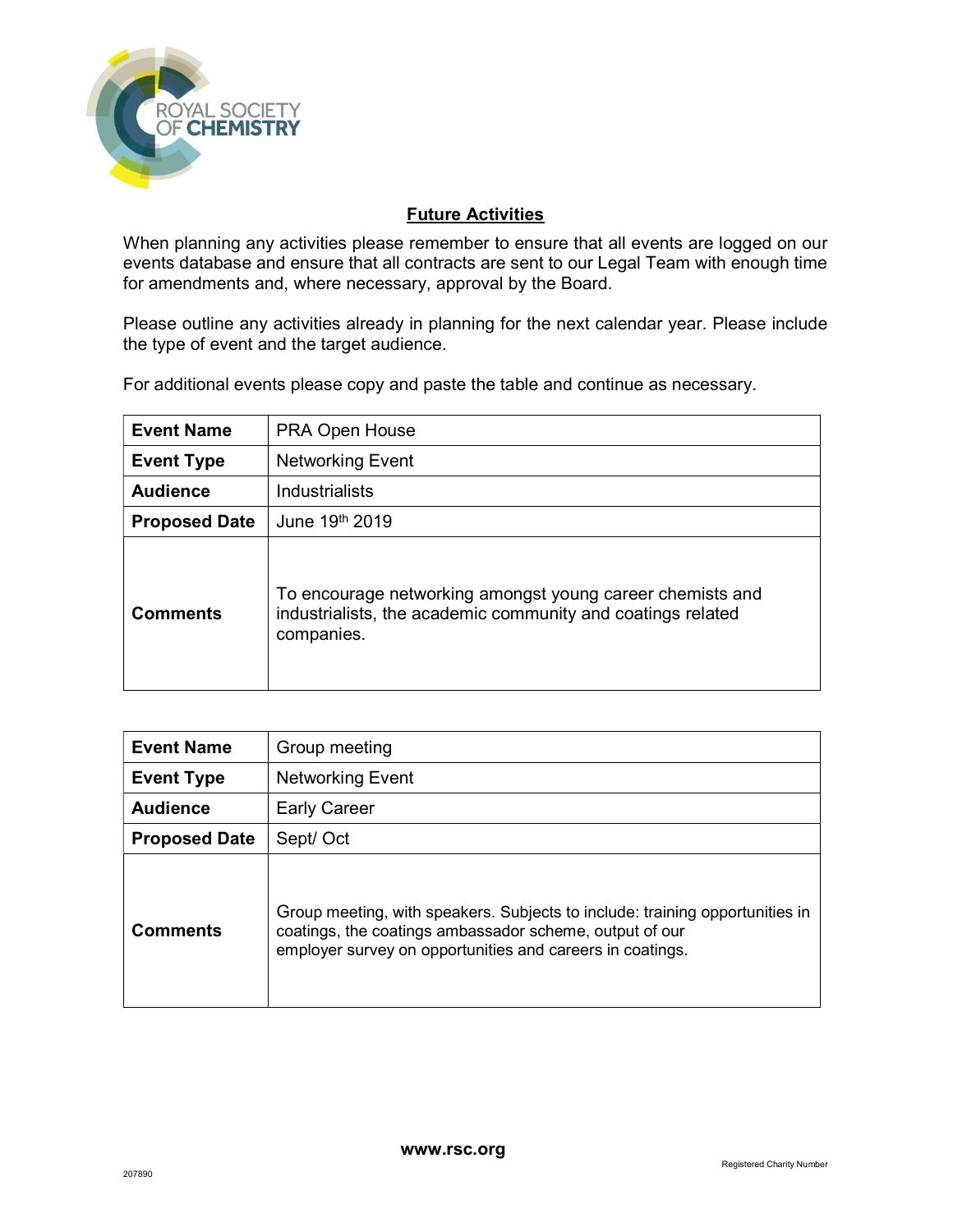

# **Committee**

This information will be used to update our membership database and your web page. Please ensure that any changes to the committee are sent to networks@rsc.org as soon as possible.

| <b>Position</b>                                                       | <b>Name</b>                                                                                                                                                                                                                                                                               | Dates on<br>committee<br>$(20xx - 20xx)$                                                                                                    |
|-----------------------------------------------------------------------|-------------------------------------------------------------------------------------------------------------------------------------------------------------------------------------------------------------------------------------------------------------------------------------------|---------------------------------------------------------------------------------------------------------------------------------------------|
| Chair                                                                 | Jonathan Bourne FRSC                                                                                                                                                                                                                                                                      | 2016-date                                                                                                                                   |
| Secretary                                                             | Andrew Milton-Thompson FRSC                                                                                                                                                                                                                                                               | 2016-date                                                                                                                                   |
| Treasurer                                                             | <b>Jeff Kelsey FRSC</b>                                                                                                                                                                                                                                                                   | 2016-date                                                                                                                                   |
| Ordinary<br><b>Members</b>                                            | <b>Colin Graves MRSC</b><br><b>Jason Hui AMRSC</b><br>Laura Merritt MRSC<br><b>Matthew Howell MRSC</b><br><b>Peter Collins FRSC</b><br><b>Ray Calladine FRSC</b><br>Rory Back MRSC<br><b>Simon Hurst FRSC</b><br><b>Stuart Clarke MRSC</b><br>Sue Bradley MRSC<br><b>Tom Bowtell MRSC</b> | 2016-date<br>2016-date<br>2016-date<br>2018-date<br>2016-date<br>2016-date<br>2018-date<br>2016-date<br>2016-date<br>2016-date<br>2016-date |
| Chemists'<br><b>Community Fund</b><br>Representative<br>(if relevant) |                                                                                                                                                                                                                                                                                           |                                                                                                                                             |
| Co-opted<br>member(s) and<br>their affiliation(s)                     | Tania Morill (British Coatings Federation)<br>lan Hay (PRA)                                                                                                                                                                                                                               | 2018-date<br>2018-date                                                                                                                      |